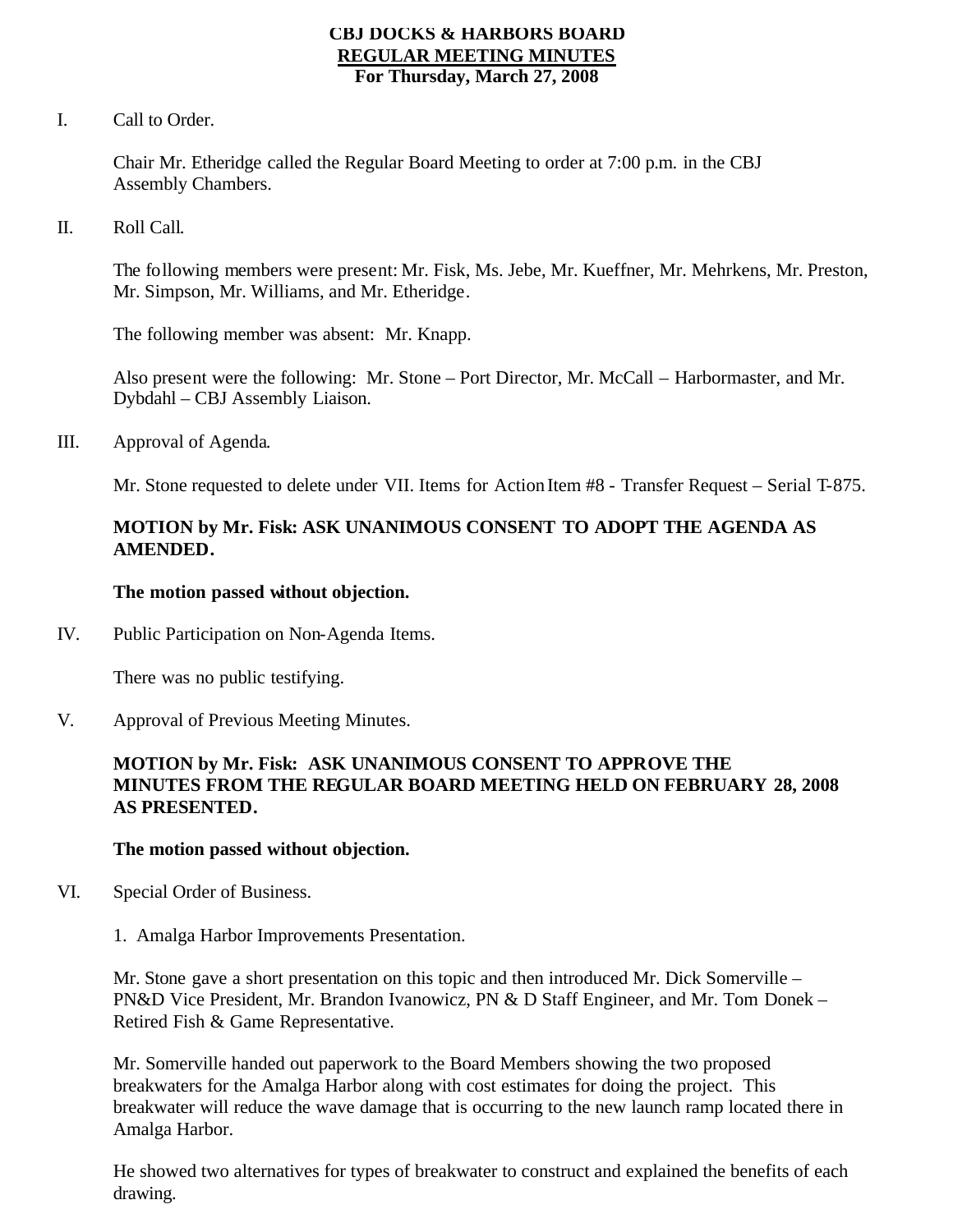March 27, 2008 Page 2

VI. Special Order of Business (cont'd)

In both these proposals, improved access for the Kayak Pathway from the road will be addressed.

Both of these two options will go out for Public Hearings and then a final design would be selected for the project.

Discussion followed with Mr. Kueffner, Mr. Fisk, and Mr. Somerville.

- VII. Items for Action.
	- 1. Proposed Regulations for Parking Management.

Ms. Jebe gave a short presentation on this topic and Mr. Stone added further comments.

Discussion followed with Mr. Preston, Mr. Stone, Mr. Fisk, and Mr. Williams.

# **MOTION by Ms. Jebe : ASK UNANIMOUS CONSENT TO ADOPT REGULATIONS FOR PARKING MANAGEMENT AS PROPOSED, TO FORWARD THE REGULATIONS TO THE CITY ATTORNEY FOR PRESENTATION TO THE ASSEMBLY, AND TO RECOMMEND THAT THE ASSEMBLY ADOPT THE CHANGES TO TITLE 85 AS PROPOSED BY THE CITY ATTORNEY.**

### **The motion passed without objection.**

2. Proposed Amendments to Small Boat Harbor Fees and Charges (Daily Moorage Fee CPI Rounding Procedure, Residence Surcharge Definition, and the Removal of the Expired Moorage Table).

Mr. Preston gave a short presentation of this topic.

### **PUBLIC HEARING:**

There was no public testifying.

### **MOTION by Mr. Preston: ASK UNANIMOUS CONSENT TO ADOPT THE AMENDMENTS TO THE SMALL BOAT HARBORS FEES AND CHARGES REGULATIONS AND TO FORWARD THE REGULATIONS TO THE CITY ATTORNEY FOR PRESENTATION TO THE ASSEMBLY.**

### **The motion passed without objection.**

3. Term Contract for Portable Sanitation Units and Related Service.

Mr. Preston gave a short presentation on this topic.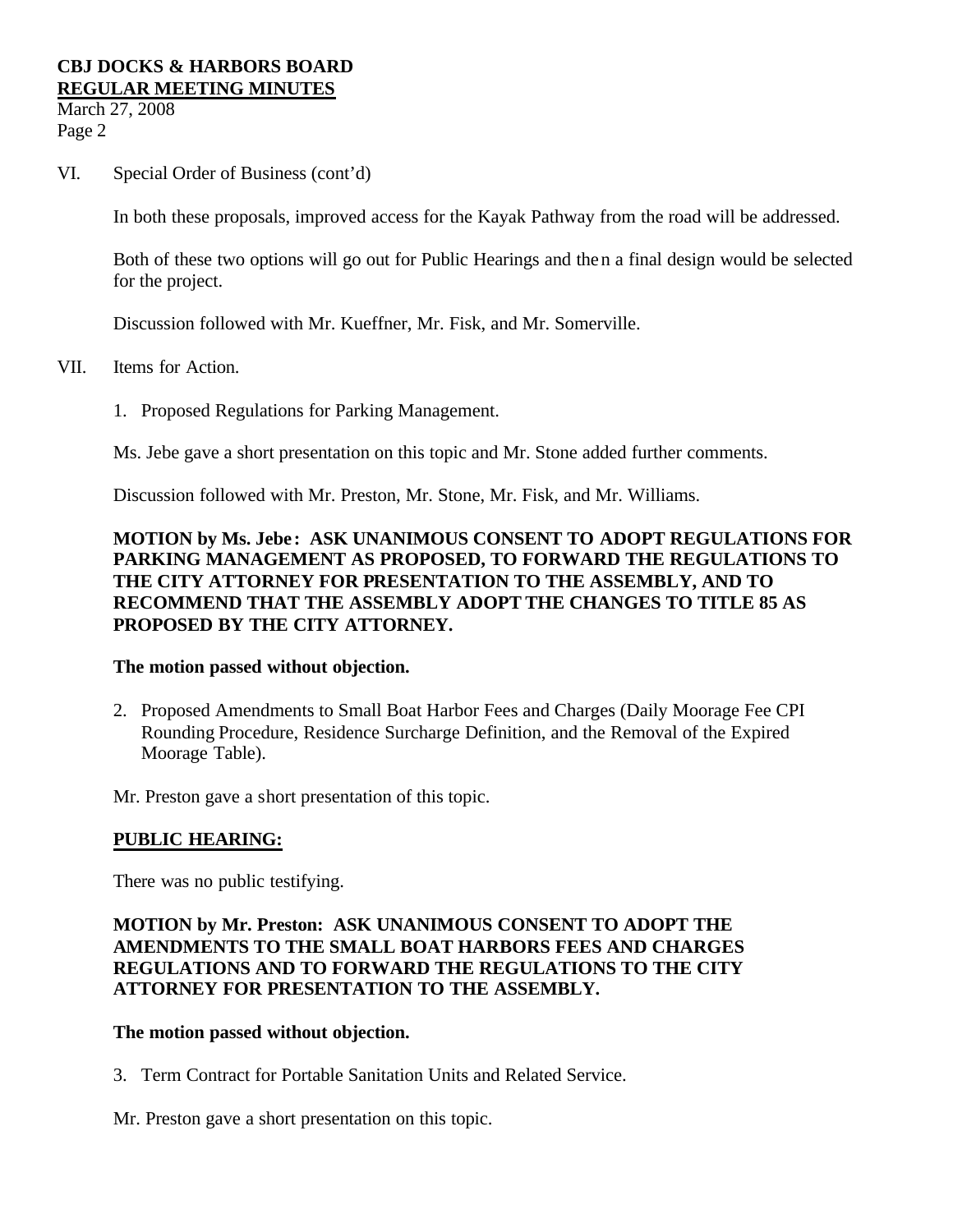March 27, 2008 Page 3

VI. Items for Action (cont'd).

# **MOTION by Mr. Preston: ASK UNANIMOUS CONSENT TO AWARD A TERM CONTRACT TO TYLER RENTAL IN THE AMOUNT OF \$32,950.80 FOR THE PORTABLE SANITATION UNITS AND RELATED SERVICE.**

### **The motion passed without objection with a date correction on the paperwork.**

4. Gitkov Tidelands ATS #1170 Tideland Lease Rent Adjustment.

Mr. Preston gave a short presentation on this topic.

### **Public Comment:**

1. John Gitkov – 22745 Glacier Highway, Juneau, Alaska 99801

Mr. Gitkov said that he was upset that his lease amount would increase so much especially with the falling economy in our area.

He said that there has been many unexpected things that have happened that will decrease his income at this time so he is asking for consideration on this increased amount.

Discussion followed with Mr. Simpson and Mr. Kueffner.

Chair Mr. Etheridge recommended sending this item back to the next Finance Committee Meeting that will be held on April 17, 2008 for further discussion.

5. Klein ADL #2798 Tideland Lease Rent Adjustment.

Mr. Preston gave a short presentation on this topic.

### **MOTION by Mr. Preston: MOVE TO ADJUST THE RENT FOR THE KLEIN ADL #2798 TIDELAND LEASE PARCEL TO 4 CENTS PER SQUARE FOOT PER YEAR.**

Mr. Fisk seconded the motion.

Discussion followed with Ms. Jebe, Mr. Simpson, Mr. Mehrkens, Mr. Preston, Mr. Stone, Mr. Fisk, and Mr. Williams.

### **The motion passed with 5 yes votes and 3 no votes. Ms. Jebe, Mr. Mehrkens, and Mr. Williams voted no.**

6. Contract Award for Engineering Services During Construction of the Auke Bay Loading Facility.

Mr. Fisk gave a short presentation on this topic.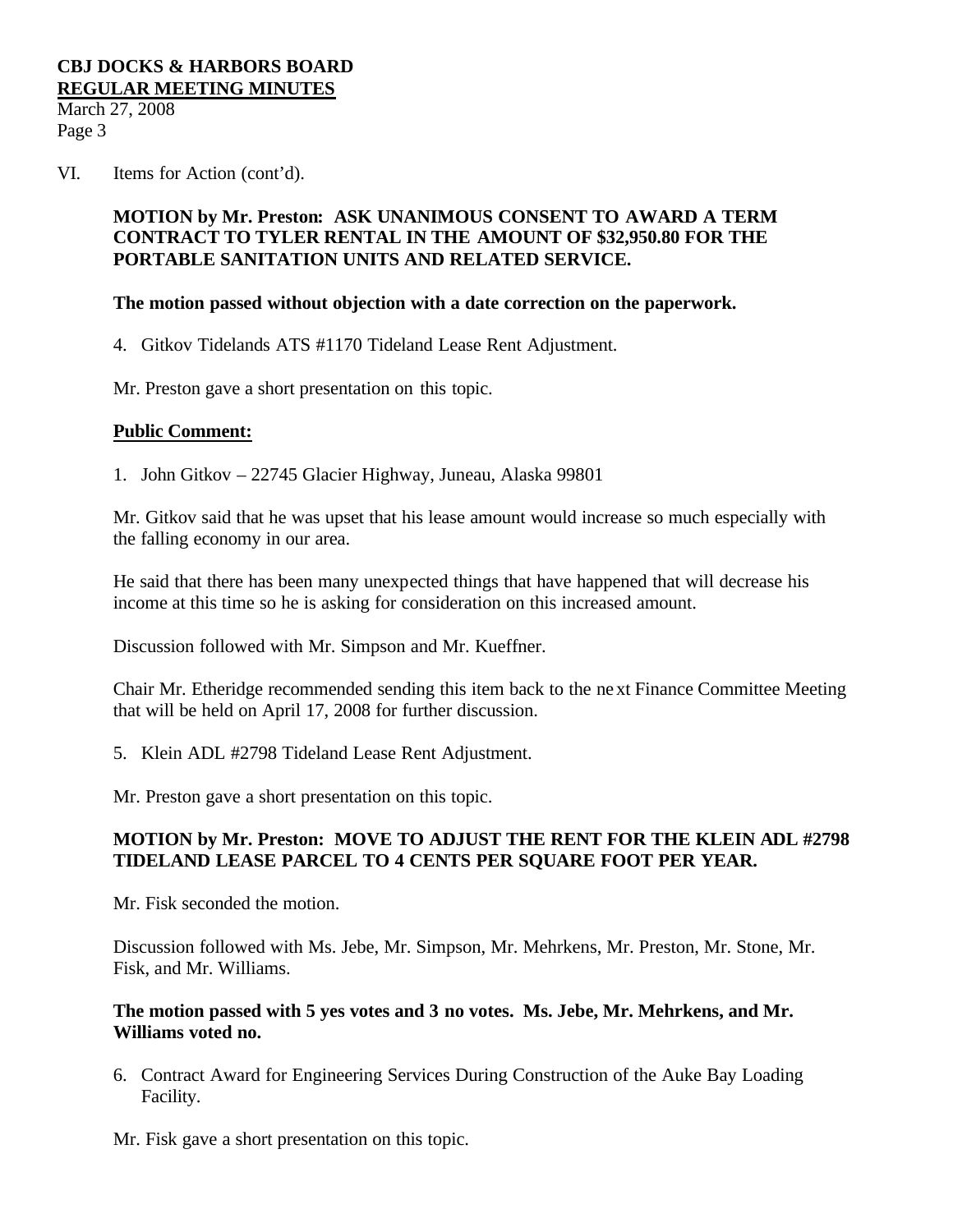March 27, 2008 Page 4

VI. Items for Action (cont'd).

# **MOTION by Mr. Fisk: ASK UNANIMOUS CONSENT TO RECOMMEND THAT THE ASSEMBLY AWARD A CONTRACT TO PN & D, INC. IN THE AMOUNT OF \$301,870 FOR ENGINEERING SERVICES DURING THE CONSTRUCTION OF THE AUKE BAY LOADING FACILITY AND TO ADOPT THE FINDINGS AS DISCUSSED AT THE CIP/PLANNING COMMITTEE MEETING.**

### **The motion passed without objection.**

7. Manager's Marine Passenger Fee Project List.

Mr. Fisk gave a short presentation on this topic.

Discussion followed with Mr. Simpson.

# **MOTION by Mr. Fisk: ASK UNANIMOUS CONSENT TO RECOMMEND THAT THE BOARD INSTRUCT MR. STONE TO SEND THE DRAFTED MEMO WITH MINOR CORRECTIONS TO MR. SWOPE, CBJ CITY MANAGER.**

#### **The motion passed without objection.**

8. Transfer Request – Serial T-875.

This item was removed – see agenda approval portion.

9. Approval of Amended FY 09 and FY 10 Docks and Harbors Budgets.

Mr. Preston gave a short presentation on this topic.

### **MOTION by Mr. Preston: ASK UNANIMOUS CONSENT TO APPROVE THE AMMENDED FY 09 AND FY 10 DOCKS AND HARBORS BUDGETS AND TO SEND THEM ON TO THE CITY MANAGER FOR PRESENTION TO THE ASSEMBLY.**

#### **The motion passed without objection.**

VII. Items for Information/Discussion.

There was none.

- VIII. Committee and Board Member Reports.
	- 1. Operations Committee Meeting held March 18, 2008

Chair Ms. Jebe gave a short report of her last meeting.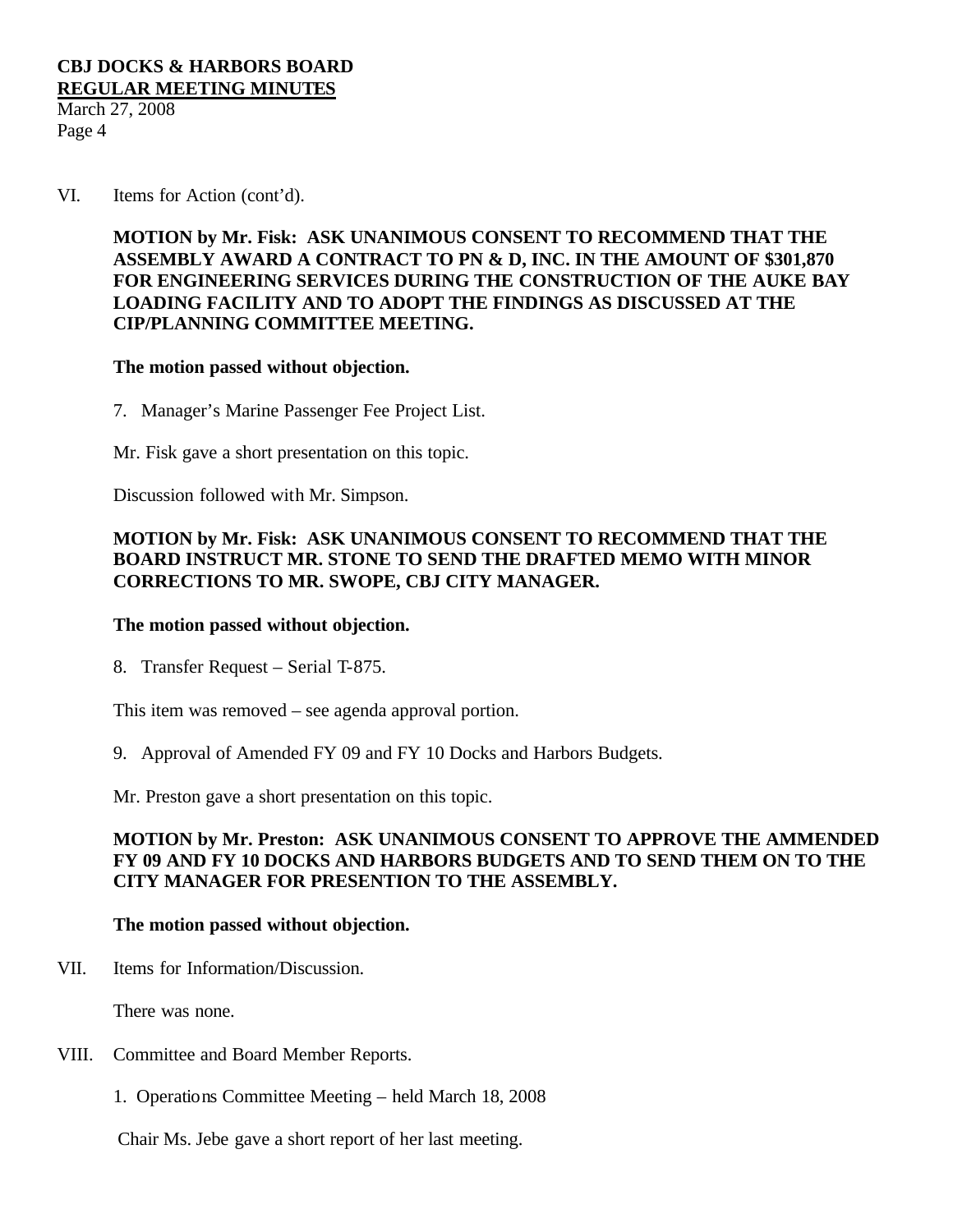March 27, 2008 Page 5

VIII. Committee and Board Member Reports (cont'd).

She said that they talked about the Zip-Line decreased boundaries for speed limits and Mr. Walsh attended to answer any questions.

She also mentioned that they discussed the Waterfront Sales Permit lawsuit that is pending.

2. Finance Committee Meeting – held on March 20, 2008

Mr. Preston said that most of the items they discussed at their last meeting have already been discussed in tonight's meeting.

He did add that they also discussed the Fisherman's Bend Tideland Lease.

1. CIP/Planning Committee Meeting – March 25, 2008

Mr. Fisk gave a short report of his last meeting.

He gave an update of current projects underway and Mr. Stone added further comments.

IX. Administrative Officer's Report.

There was no report as Ms. Johansen is out of town.

X. Harbormaster's Report.

Mr. McCall said that Mr. Tajon is moving to the Port Dock Office for the summer season and Mr. Rider is moving to the title Operations and Maintenance Supervisor and will be located at the Auke Bay Harbor Office on April  $1<sup>st</sup>$ .

He added that the bull-rail at Statter Harbor is being installed.

He said that the 2 seasonal officers for the Harbors would start work on April 15<sup>th</sup>.

In addition, he said that he would be gone from April 11, to April  $21<sup>st</sup>$  on leave.

Mr. McCall said that Mr. Moeser is overseeing the IVF Repair Project, and the bottom of the float already has been cleaned and they will be replacing the electrical and water facilities on the float.

Also, he mentioned that the Boarding Float at the North Douglas Launch Ramp is being worked on at present.

XI. Port Director's Report.

Mr. Stone said that we have several items on the Assembly Meeting Agenda on April  $7<sup>th</sup>$ . He urged the Board Members to attend the meeting if possible.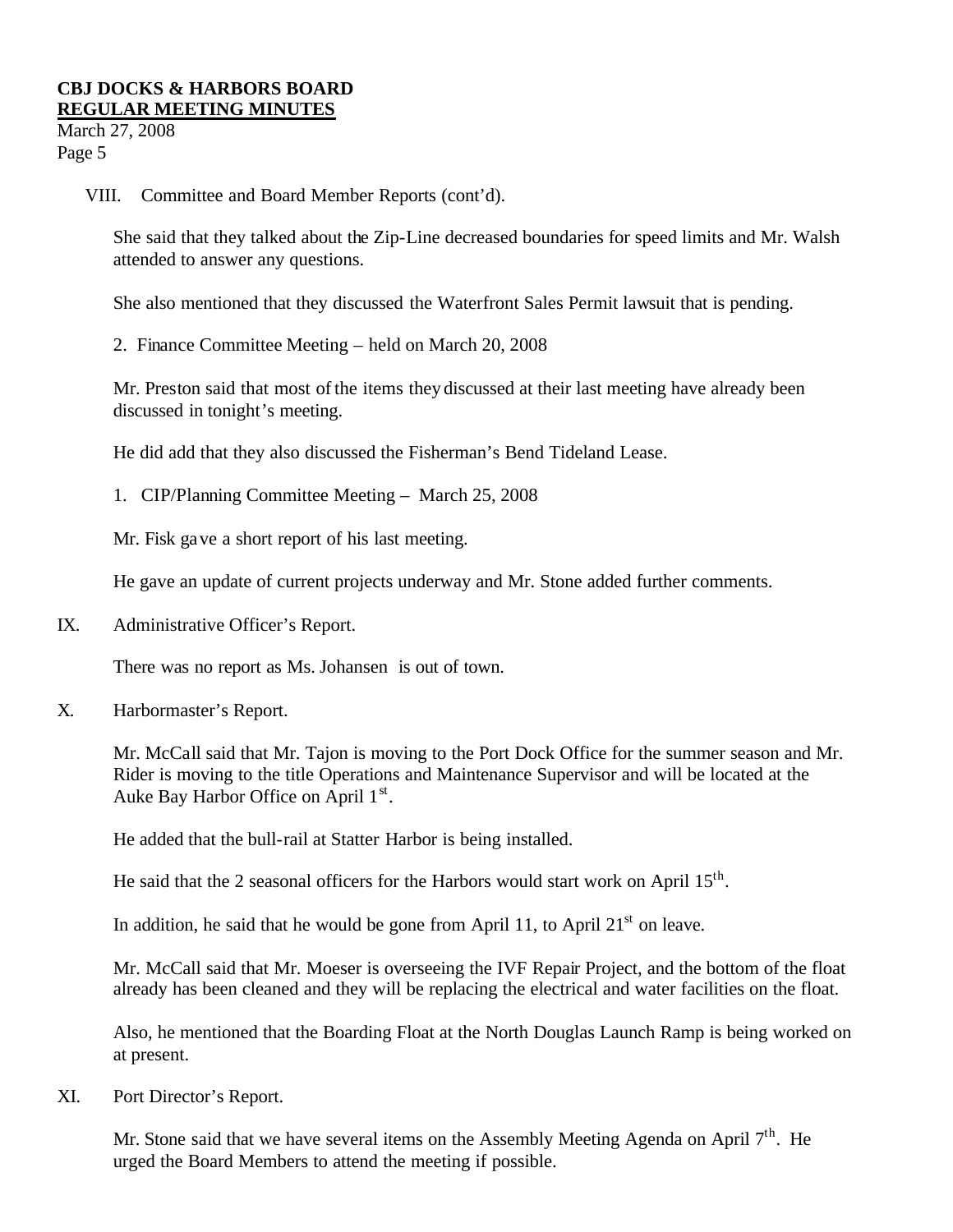March 27, 2008 Page 6

XI. Port Director's Report (cont'd).

He also said that he was working at adding a section on the City's web site for fish sales at the various harbors. He has had several requests from the public for this information so he thought it would be nice for the public to know where and when fish is being sold in all the harbors. It would save a lot of telephone calls for this information.

Chair Mr. Etheridge called on Mr. Dybdahl for additional comments.

Mr. Dybdahl suggested that the Board Members attend the next City Finance Committee Meeting to express their requests for money from the Passenger Proceeds Fund for various Docks and Harbors important Projects that need funding.

He said that this way the Finance Committee would become aware of other needed funding for Docks and Harbors Projects.

- XII. Committee Administrative Matters.
	- 1. Meeting Calendar for April 2008.

Chair Mr. Etheridge told the Board Members to be aware of all Committee Meeting dates and the Regular Board Meeting date for the month of April 2008.

| <b>Aurora Harbor Office</b>     |
|---------------------------------|
|                                 |
|                                 |
| <b>CBJ Conference Room #224</b> |
|                                 |
|                                 |
| <b>CBJ Assembly Chambers</b>    |
|                                 |
|                                 |
| <b>CBJ Conference Room #224</b> |
|                                 |

XIV. Executive Session.

A, Port Director's Evaluation.

Chair Mr. Etheridge called for a 5-minute break at 8:40 p.m.

### **MOTION by Mr. Fisk: ASK UNANIMOUS CONSENT TO GO INTO EXECUTIVE SESSION TO DISCUSS THE PORT DIRECTOR'S EVALUATION.**

**The motion passed without objection.**